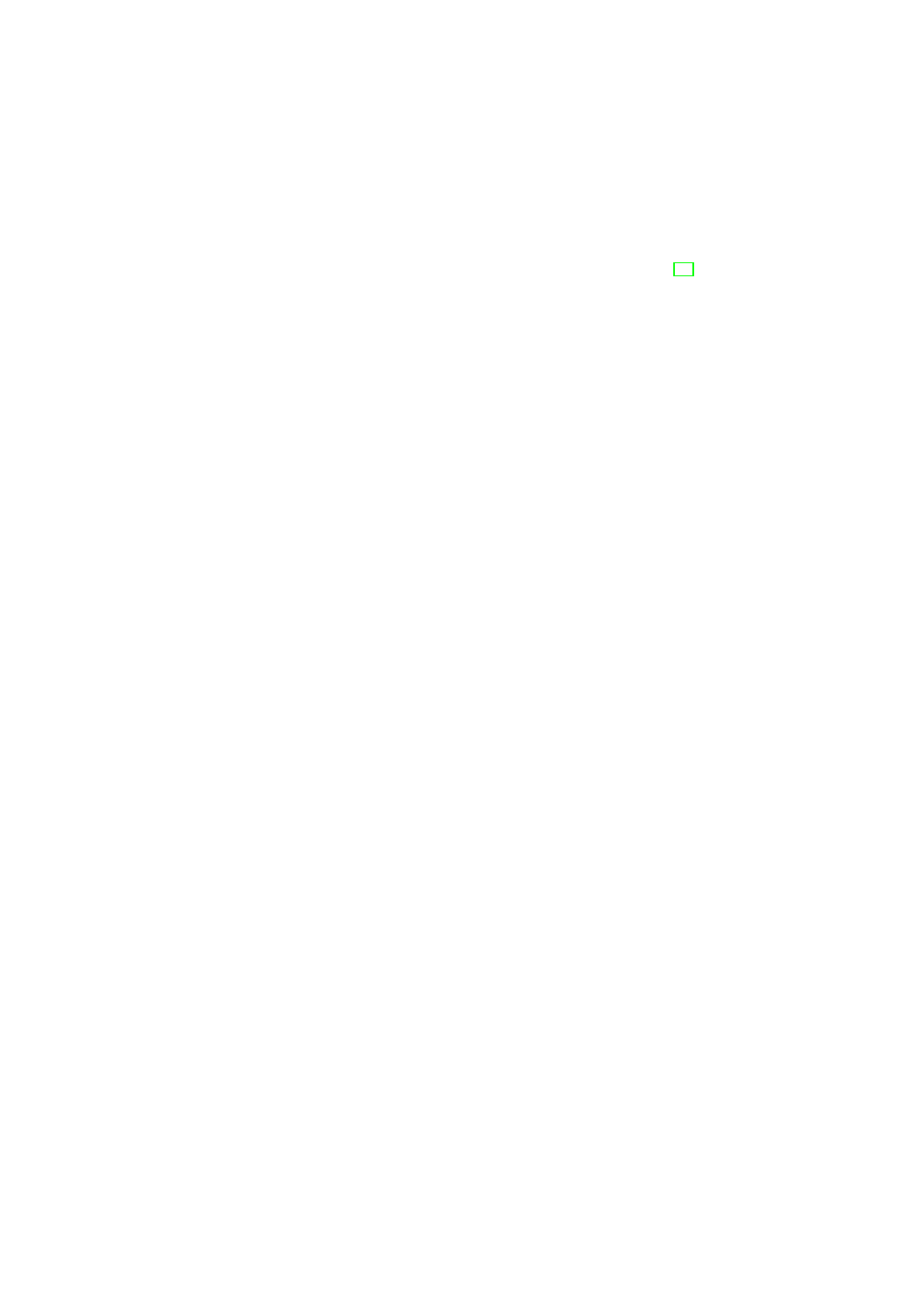## Low-Cost Whole-Body Touch Interaction 237

That confirms what users reported in the interview after the test: Most of them liked the touch control and would prefer it over the screen button based interaction. Nevertheless, as described above, some strange situations occurred, when the users did not respect the assumption of perpendicular forces (pushing only). Once informed on the rules, also these users managed to navigate the robot safely with the touch interface.

**Table 1.** Durations of navigation task for the test users in the experiment using GUI buttons compared to touch control

|                                                         |  |  |  |  | duration of tests for individual users in minutes |
|---------------------------------------------------------|--|--|--|--|---------------------------------------------------|
|                                                         |  |  |  |  |                                                   |
| GUI   1:45 2:00 1:48 2:34 1:50 1:22 1:19 1:29 1:15 1:50 |  |  |  |  |                                                   |
| touch 0:51 0:52 0:54 1:01 1:10 1:00 0:52 1:06 1:00 1:18 |  |  |  |  |                                                   |

The benefits of the touch-based control result from the analoguous speed control and that it is reachable from nearly any position. In many situations with the GUI based control, the user had to walk around the moving robot when turning it around, which is avoided by the touch based navigation.

Recently, additional usability studies have been conducted with elderly users, that besides the haptic control also comprise a remote control mode using a tablet pc and the autonomous navigation behaviours of the robot. Analysis of this study is still ongoing work.

## **8 Conclusion and Outlook**

It could be shown that an intuitive input modality for local manual robot control can be implemented with very simple capacitive touch sensors placed within the enclosure of a mobile robot. The existing obstacle avoidance capabilities of the robot can easily be combined with the manual control due to a modular navigation concept, which is based on a dynamic window approach.

User studies showed that people favor the touch motion control over a GUIbutton-based local motion control.

Some drawbacks could be observed due to the coarse spatial resolution of the only 12 sensor areas. There are parts of the robot's cover that are oriented in different directions but are in the sensing range of the same electrode. In these cases, the direction of the virtual force does not necessarily correspond to the surface normal of the enclosure, which causes a wrong rotation direction in some cases. Also the assumption that the force applied by the user is always perpendicular to the surface is inappropriate. Depending on the relative position of the user to the desired direction of movement, the robot may be pulled sometimes instead of being pushed only. In these cases, the resulting force is tangential to the surface, which is not modeled yet.

Thus, one aspect for optimization is the number of sensor electrodes, which needs to be increased in order to reflect the different parts of the robot's surface